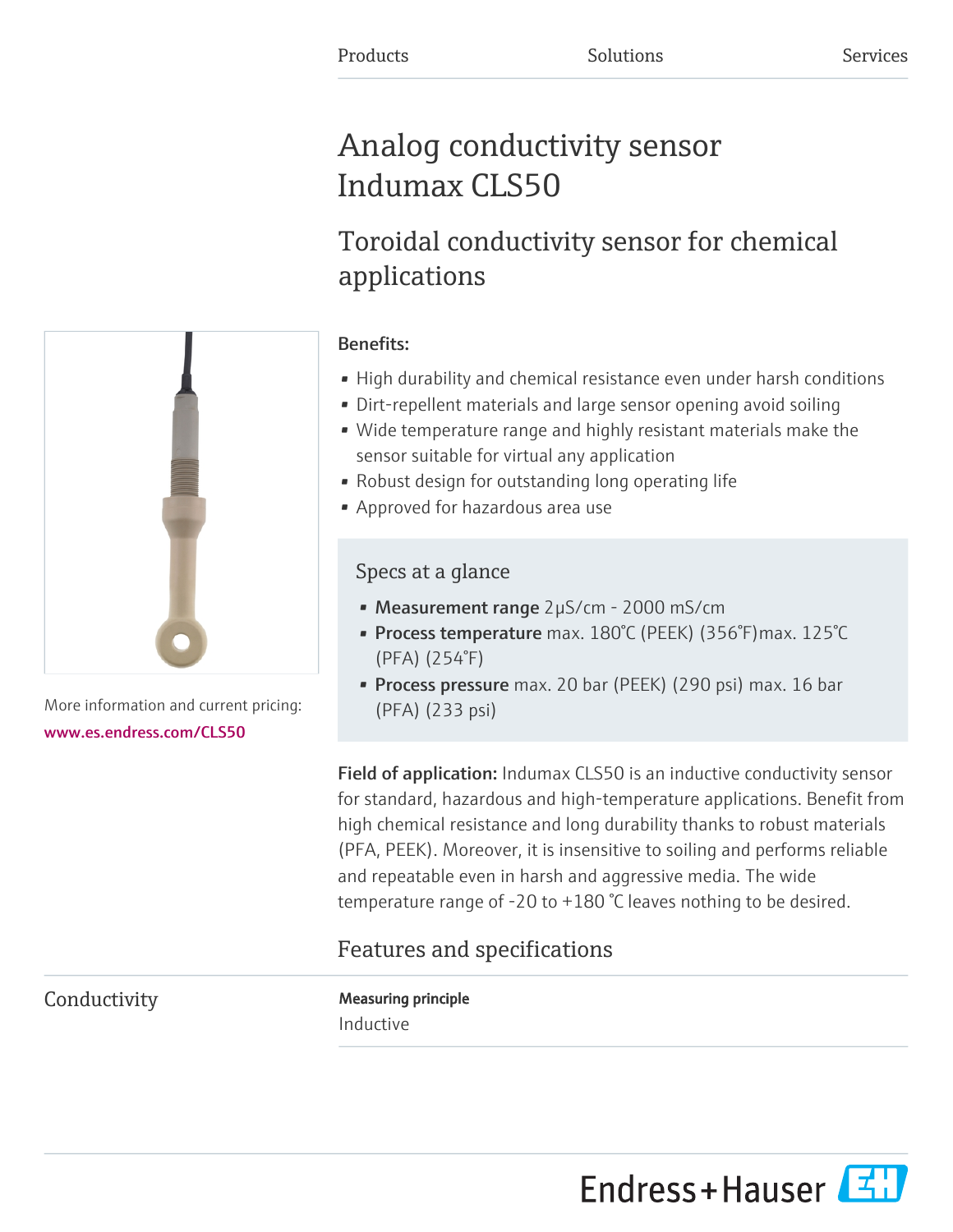## Conductivity **Application**

Waste water, process

#### Characteristic

Inductive conductivity cell made of highly resistant material for conductivity and concentration neasurements in process applications.

#### Measurement range

2µS/cm - 2000 mS/cm

#### Measuring principle

Inductive conductivity measurement

#### Design

- No direct contact with the media because of the sensor coating made of highly resistant material.

#### **Material**

PEEK or PFA

#### Dimension

Electrode: outside diameter: appr. 47 mm inside diameter: appr. 15 mm

#### Process temperature

max. 180°C (PEEK) (356°F)max. 125°C (PFA) (254°F)

#### Process pressure

max. 20 bar (PEEK) (290 psi) max. 16 bar (PFA) (233 psi)

#### Temperature sensor

Integrated Pt100

### Ex certification

ATEX